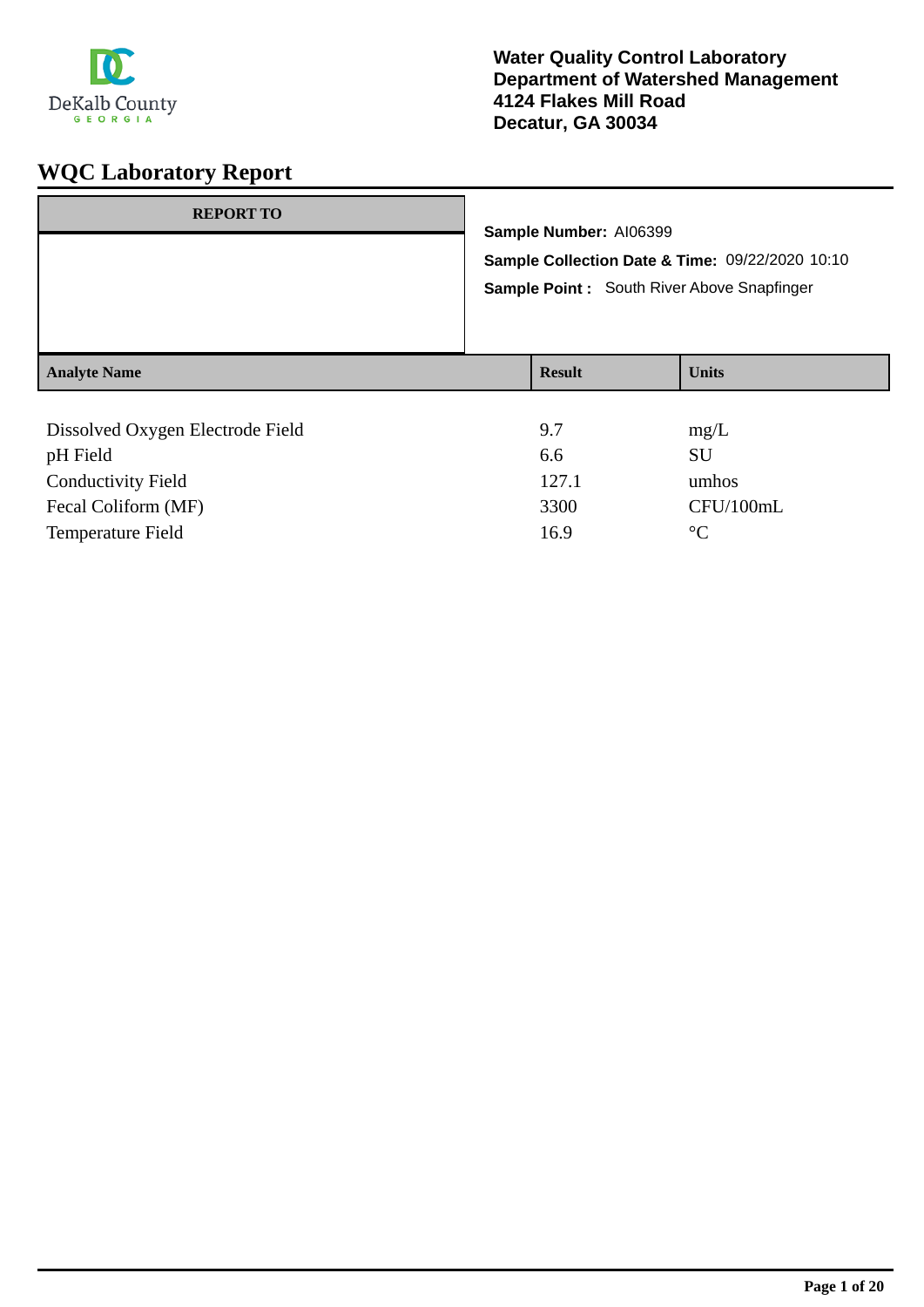

| <b>REPORT TO</b>    | Sample Number: AI06400<br>Sample Point: South River Below Snapfinger | Sample Collection Date & Time: 09/22/2020 10:00 |
|---------------------|----------------------------------------------------------------------|-------------------------------------------------|
| <b>Analyte Name</b> | <b>Result</b>                                                        | <b>Units</b>                                    |
| Temperature Field   | 17.1                                                                 | $\rm ^{\circ}C$                                 |

| Temperature Pielu                | 1/1   |           |
|----------------------------------|-------|-----------|
| Dissolved Oxygen Electrode Field | 8.4   | mg/L      |
| pH Field                         | 6.9   | SU        |
| <b>Conductivity Field</b>        | 120.2 | umhos     |
| Fecal Coliform (MF)              | 2800  | CFU/100mL |
|                                  |       |           |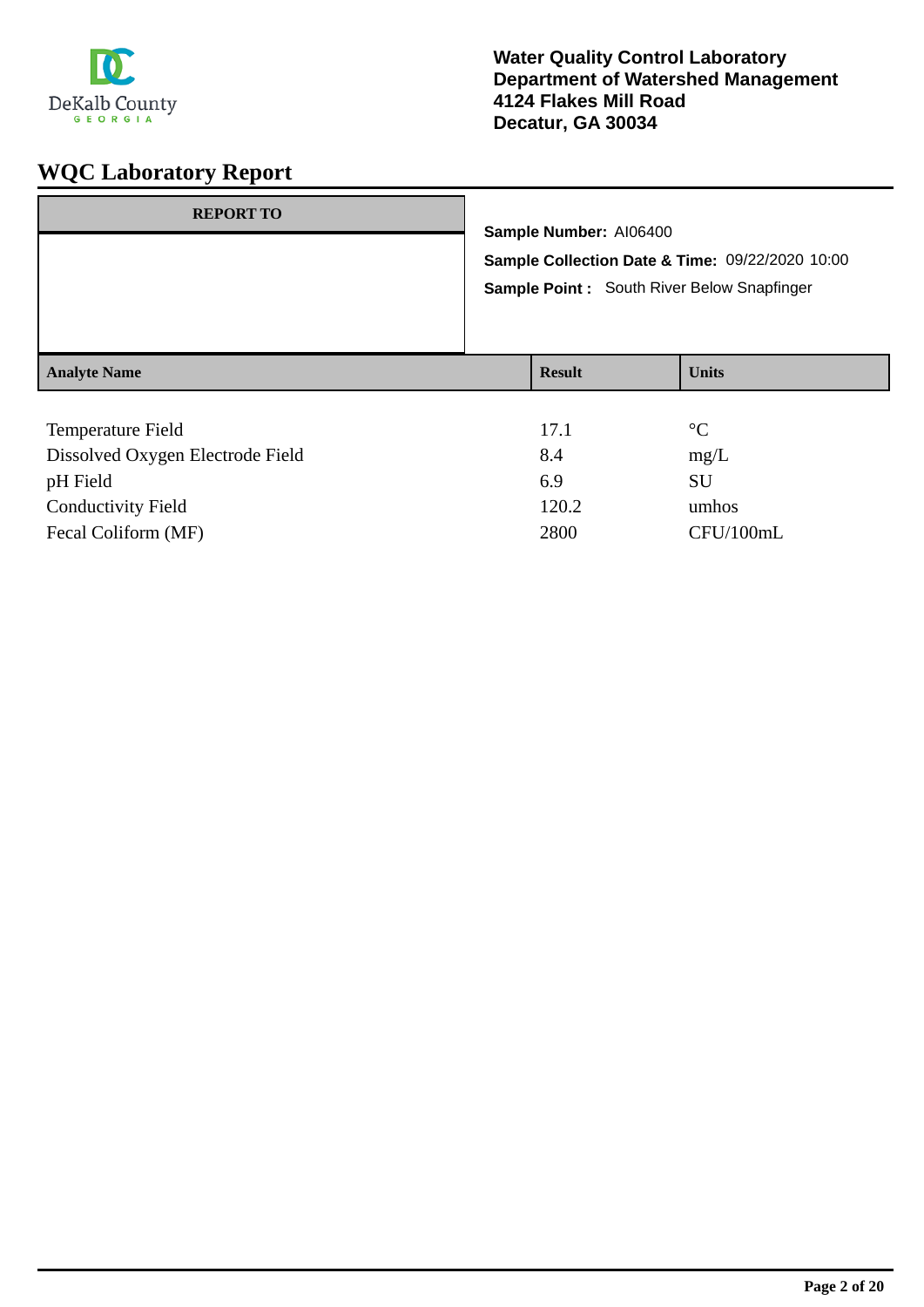

| <b>REPORT TO</b>          |                                                                           |               |                 |
|---------------------------|---------------------------------------------------------------------------|---------------|-----------------|
|                           | Sample Number: AI06401<br>Sample Collection Date & Time: 09/22/2020 11:50 |               |                 |
|                           |                                                                           |               |                 |
|                           | Sample Point : South River Above LAS                                      |               |                 |
|                           |                                                                           |               |                 |
|                           |                                                                           |               |                 |
| <b>Analyte Name</b>       |                                                                           | <b>Result</b> | <b>Units</b>    |
|                           |                                                                           |               |                 |
| Temperature Field         |                                                                           | 18.4          | $\rm ^{\circ}C$ |
| <b>Conductivity Field</b> |                                                                           | 209           | umhos           |
| pH Field                  |                                                                           | 7.8           | <b>SU</b>       |

Dissolved Oxygen Electrode Field 10.3 mg/L

Fecal Coliform (MF) 2900 CFU/100mL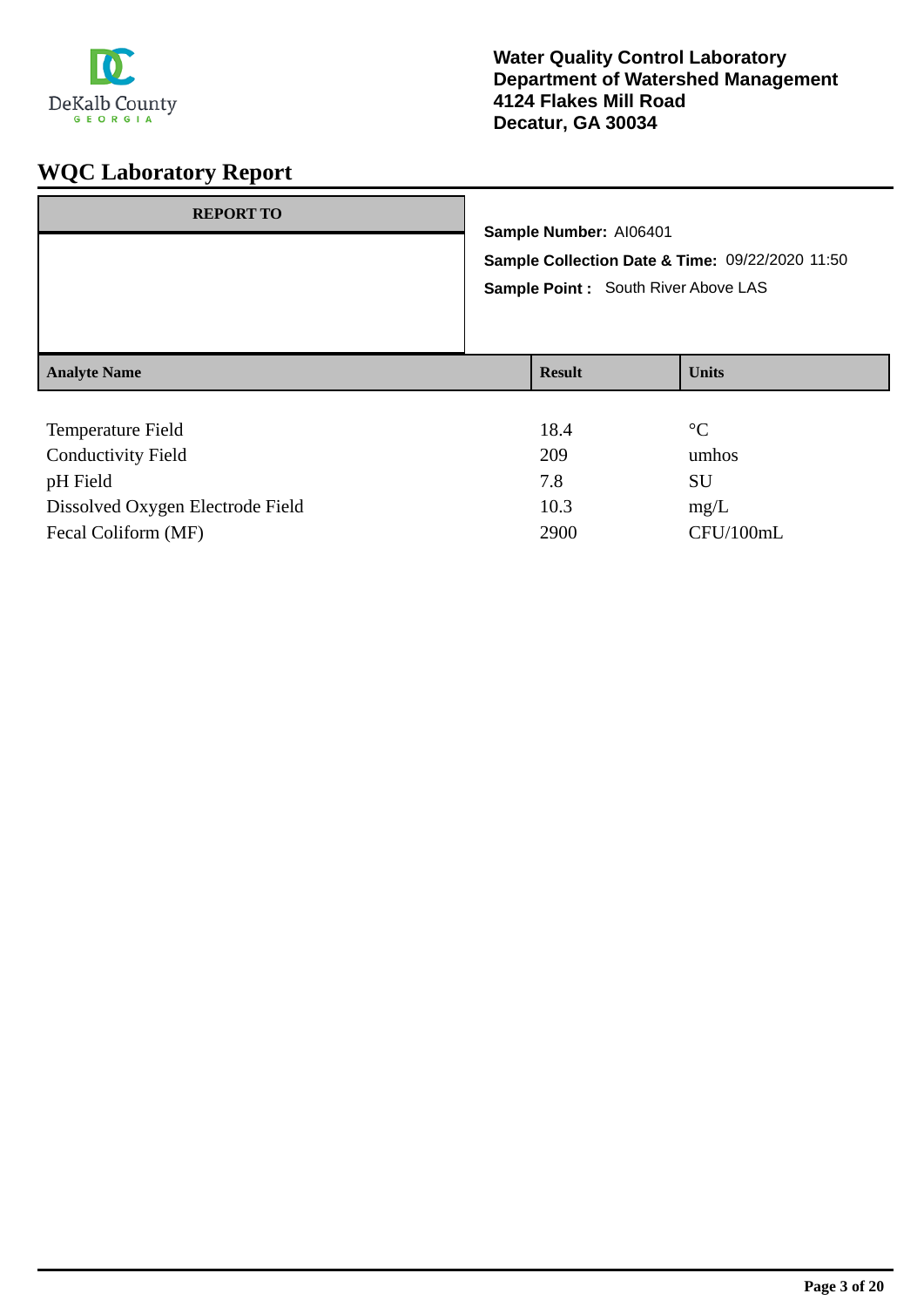

| <b>REPORT TO</b>    | Sample Number: AI06402<br>Sample Point : South River Below LAS | Sample Collection Date & Time: 09/22/2020 12:05 |
|---------------------|----------------------------------------------------------------|-------------------------------------------------|
| <b>Analyte Name</b> | <b>Result</b>                                                  | <b>Units</b>                                    |
| Temperature Field   | 183                                                            | $^{\circ}C$                                     |

| <b>Temperature Field</b>         | 18.3 | $^{\circ}C$ |
|----------------------------------|------|-------------|
| Dissolved Oxygen Electrode Field | 10.6 | mg/L        |
| pH Field                         | 7.8  | SU          |
| <b>Conductivity Field</b>        | 212  | umhos       |
| Fecal Coliform (MF)              | 3100 | CFU/100mL   |
|                                  |      |             |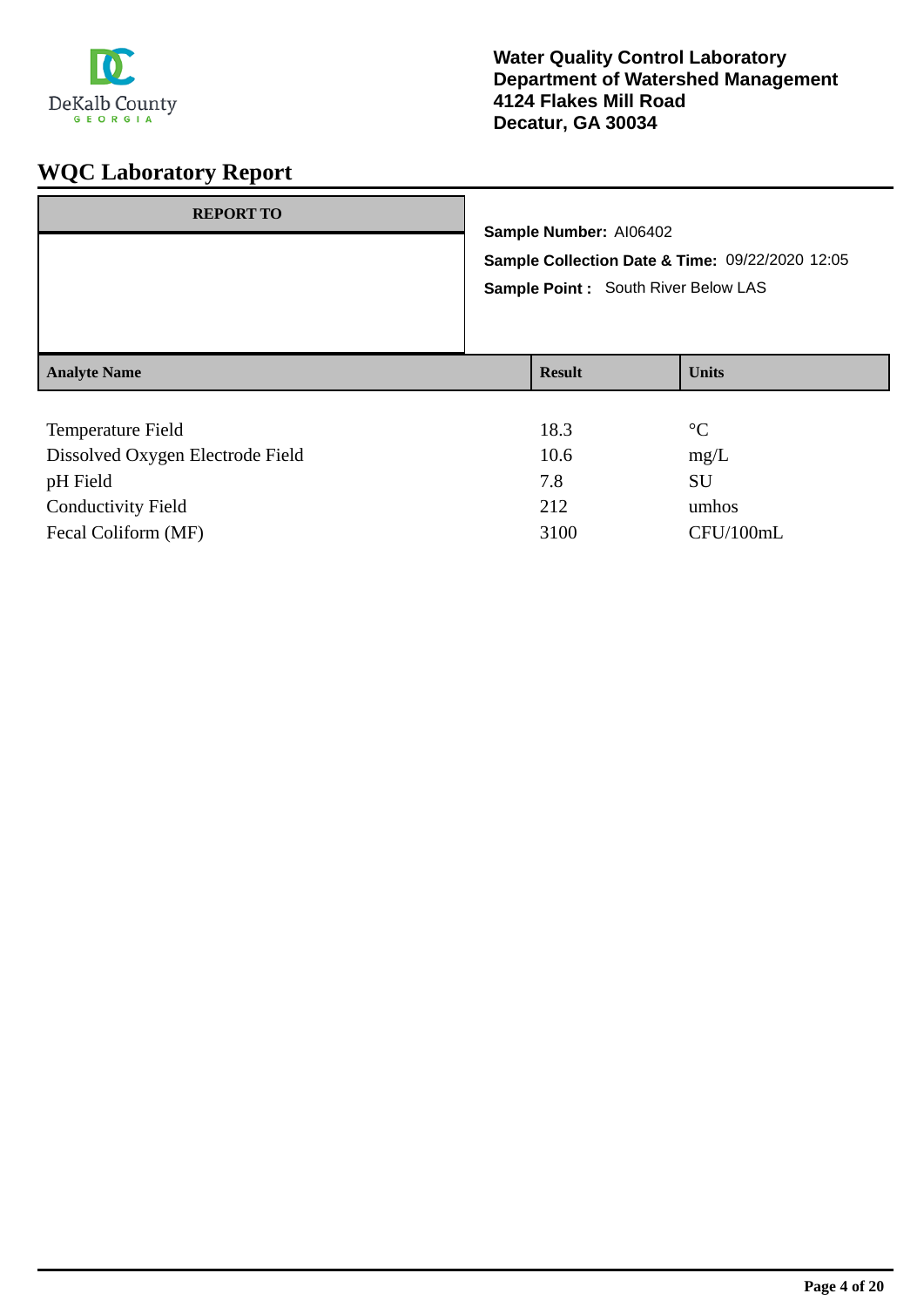

| <b>REPORT TO</b>    | Sample Number: AI06403 | Sample Collection Date & Time: 09/22/2020 12:20<br><b>Sample Point:</b> South River Below Pole Bridge |
|---------------------|------------------------|-------------------------------------------------------------------------------------------------------|
| <b>Analyte Name</b> | <b>Result</b>          | <b>Units</b>                                                                                          |
| Fecal Coliform (MF) | 2700                   | CFU/100mL                                                                                             |

| <b>Temperature Field</b>         | 20.5 | $\rm ^{\circ}C$ |
|----------------------------------|------|-----------------|
| Dissolved Oxygen Electrode Field | 9.3  | mg/L            |
| pH Field                         | 7.6  | SU              |
| <b>Conductivity Field</b>        | 221  | umhos           |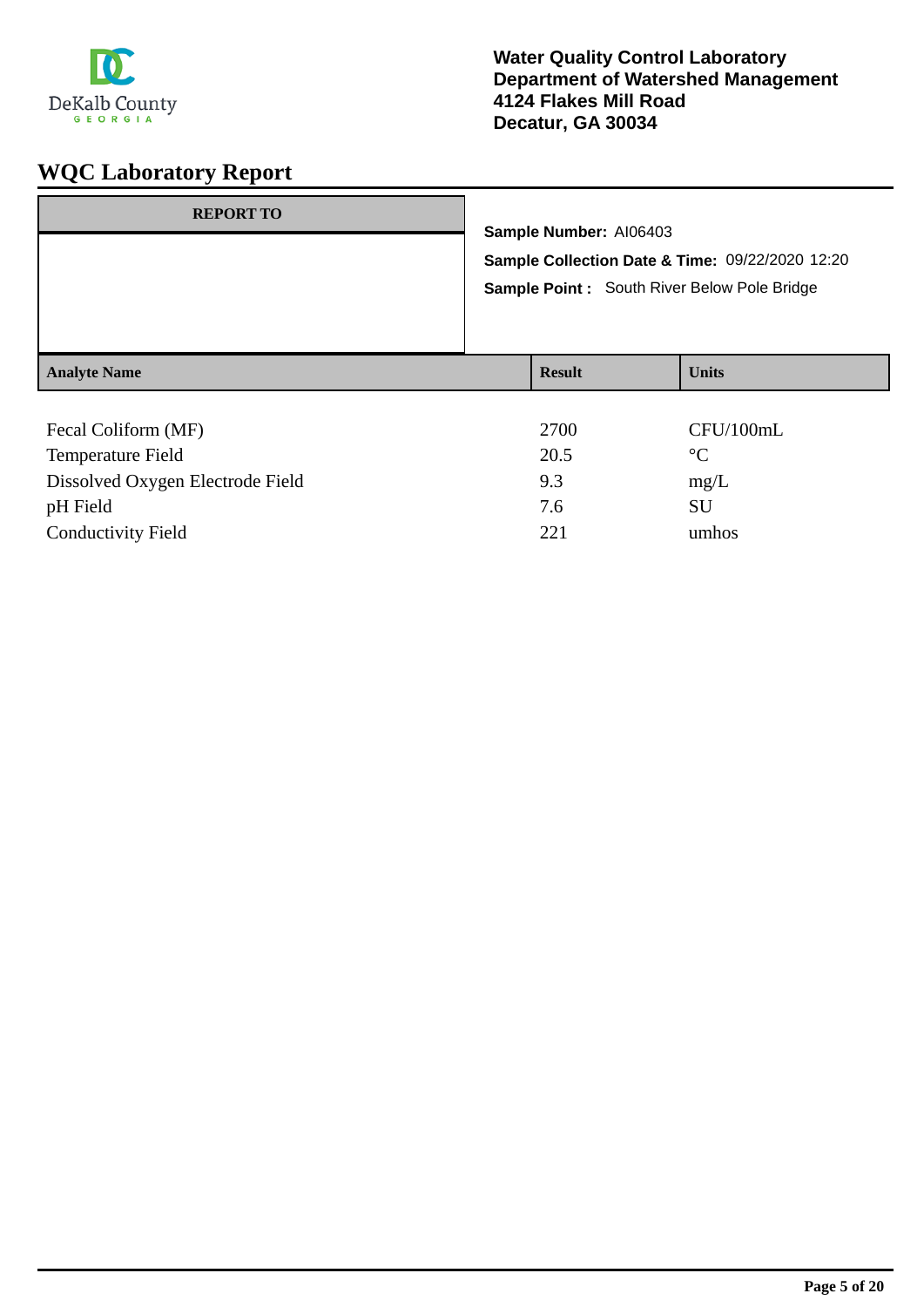

| <b>REPORT TO</b>    | Sample Number: AI06404 | Sample Collection Date & Time: 09/22/2020 12:50<br>Sample Point: Pole Bridge Creek Abv LAS #10 |
|---------------------|------------------------|------------------------------------------------------------------------------------------------|
| <b>Analyte Name</b> | <b>Result</b>          | <b>Units</b>                                                                                   |
| $C = 1.1$           | 7 <sub>1</sub>         | . 1.                                                                                           |

| <b>Conductivity Field</b>        | 76.1 | umhos       |
|----------------------------------|------|-------------|
| Fecal Coliform (MF)              | 420  | CFU/100mL   |
| Dissolved Oxygen Electrode Field | 10.9 | mg/L        |
| Temperature Field                | 18.4 | $^{\circ}C$ |
| pH Field                         | 7.8  | SU          |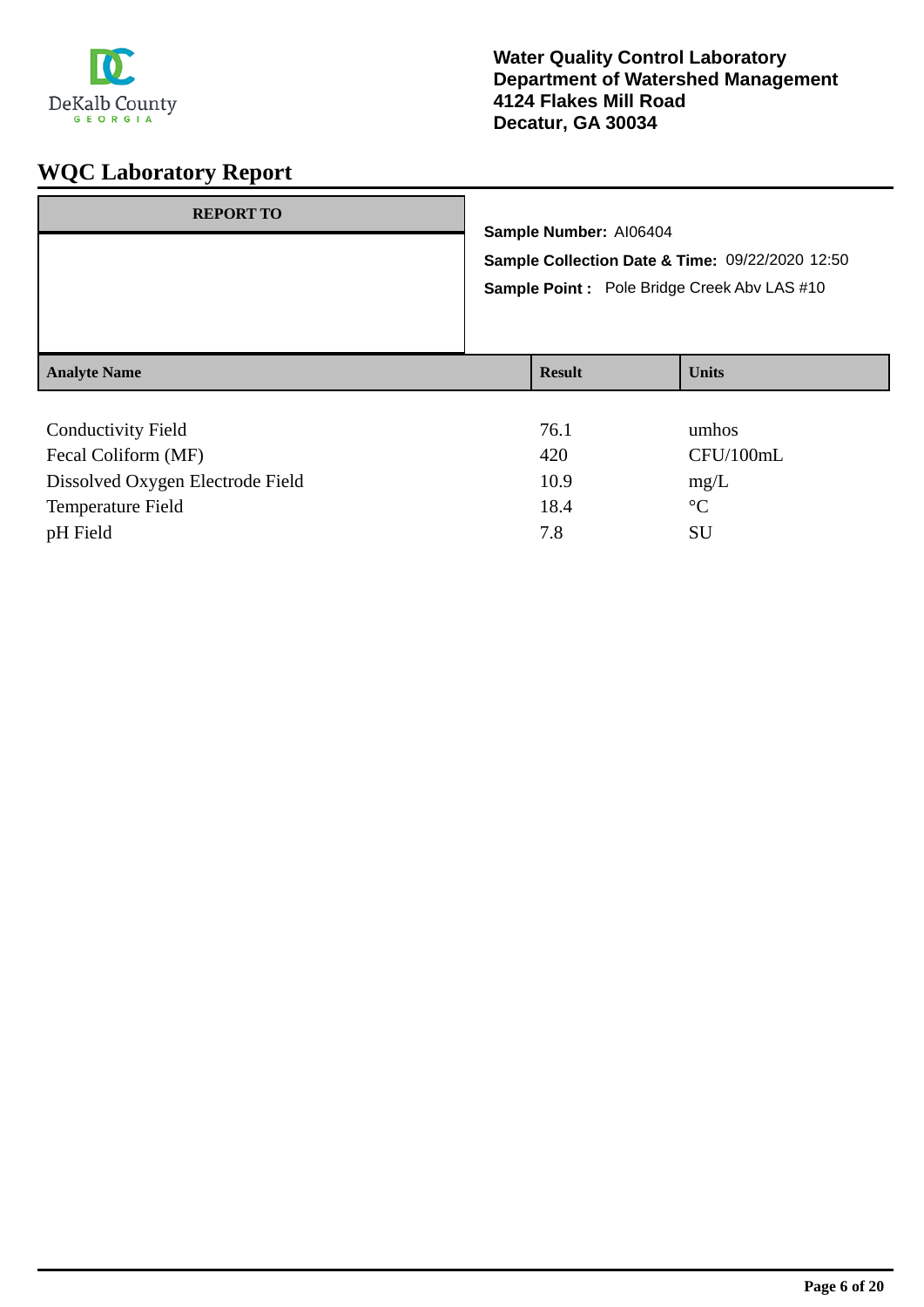

| <b>REPORT TO</b>    | Sample Number: AI06405<br>Sample Point : Pole Bridge Creek Below LAS | Sample Collection Date & Time: 09/22/2020 12:30 |
|---------------------|----------------------------------------------------------------------|-------------------------------------------------|
| <b>Analyte Name</b> | <b>Result</b>                                                        | <b>Units</b>                                    |
|                     |                                                                      |                                                 |

| Temperature Field                | 18.8 | $\rm ^{\circ}C$ |
|----------------------------------|------|-----------------|
| Dissolved Oxygen Electrode Field | 9.2  | mg/L            |
| pH Field                         | 7.7  | SU              |
| <b>Conductivity Field</b>        | 77.7 | umhos           |
| Fecal Coliform (MF)              | 420  | CFU/100mL       |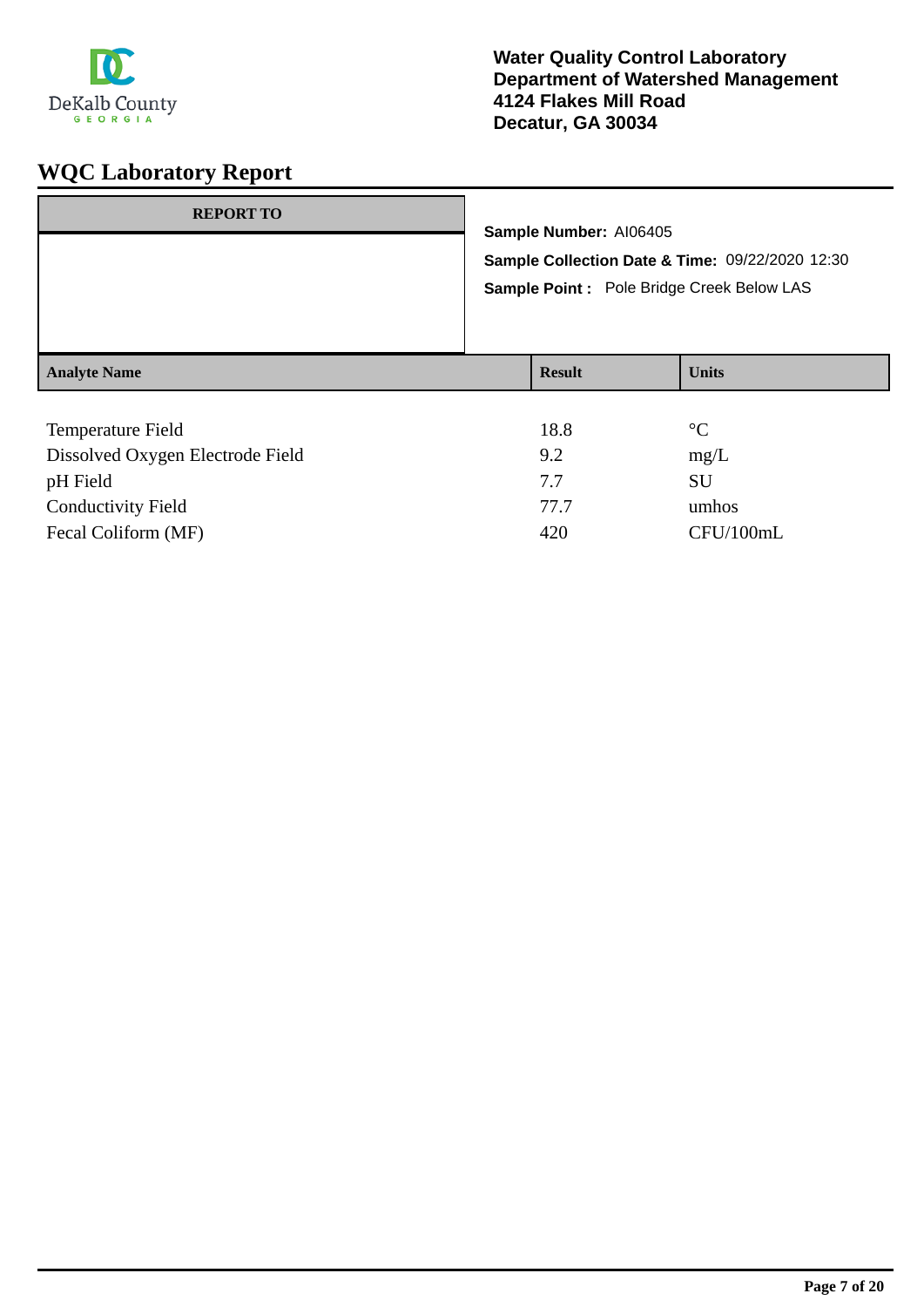

| <b>REPORT TO</b>          | Sample Number: AI06406 | Sample Collection Date & Time: 09/22/2020 11:00<br>Sample Point: South River at Moreland Ave |
|---------------------------|------------------------|----------------------------------------------------------------------------------------------|
| <b>Analyte Name</b>       | <b>Result</b>          | <b>Units</b>                                                                                 |
| <b>Conductivity Field</b> | 179.4                  | umhos                                                                                        |

| Conductivity Field               | 179.4 | umhos           |
|----------------------------------|-------|-----------------|
| Fecal Coliform (MF)              | 3000  | CFU/100mL       |
| Dissolved Oxygen Electrode Field | 9.2   | mg/L            |
| pH Field                         | 7.5   | SU              |
| <b>Temperature Field</b>         | 17.2  | $\rm ^{\circ}C$ |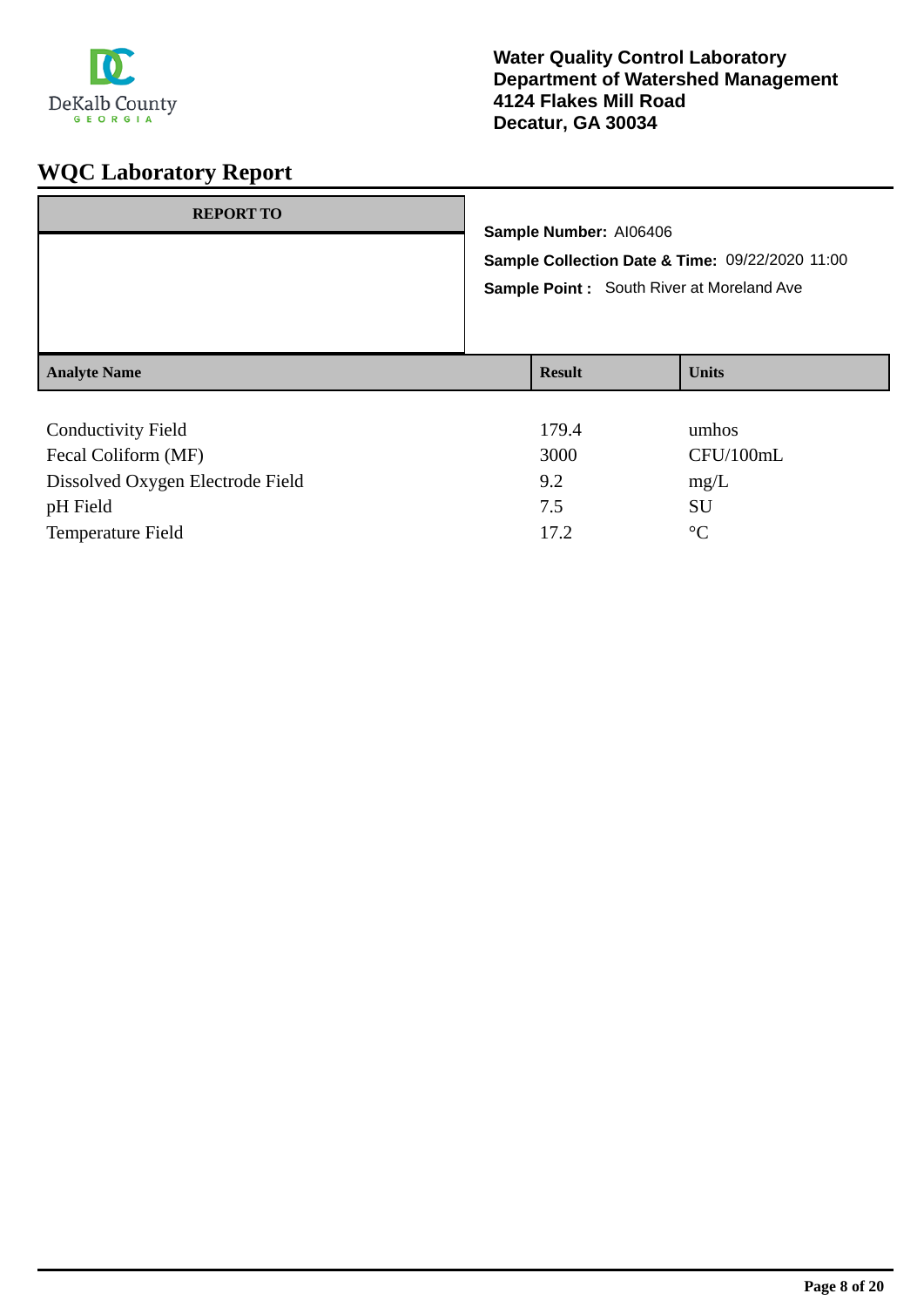

| <b>REPORT TO</b>         |  |                                                                                                        |                 |  |  |
|--------------------------|--|--------------------------------------------------------------------------------------------------------|-----------------|--|--|
|                          |  | Sample Number: AI06407                                                                                 |                 |  |  |
|                          |  | Sample Collection Date & Time: 09/22/2020 10:55<br><b>Sample Point:</b> South River at Bouldercrest Rd |                 |  |  |
|                          |  |                                                                                                        |                 |  |  |
| <b>Analyte Name</b>      |  | <b>Result</b>                                                                                          | <b>Units</b>    |  |  |
| pH Field                 |  | 7.7                                                                                                    | <b>SU</b>       |  |  |
| <b>Temperature Field</b> |  | 17.3                                                                                                   | $\rm ^{\circ}C$ |  |  |

| Temperature Field                | 17.3  | $\circ$   |
|----------------------------------|-------|-----------|
| <b>Conductivity Field</b>        | 182.7 | umhos     |
| Fecal Coliform (MF)              | 440   | CFU/100mL |
| Dissolved Oxygen Electrode Field | 8.4   | mg/L      |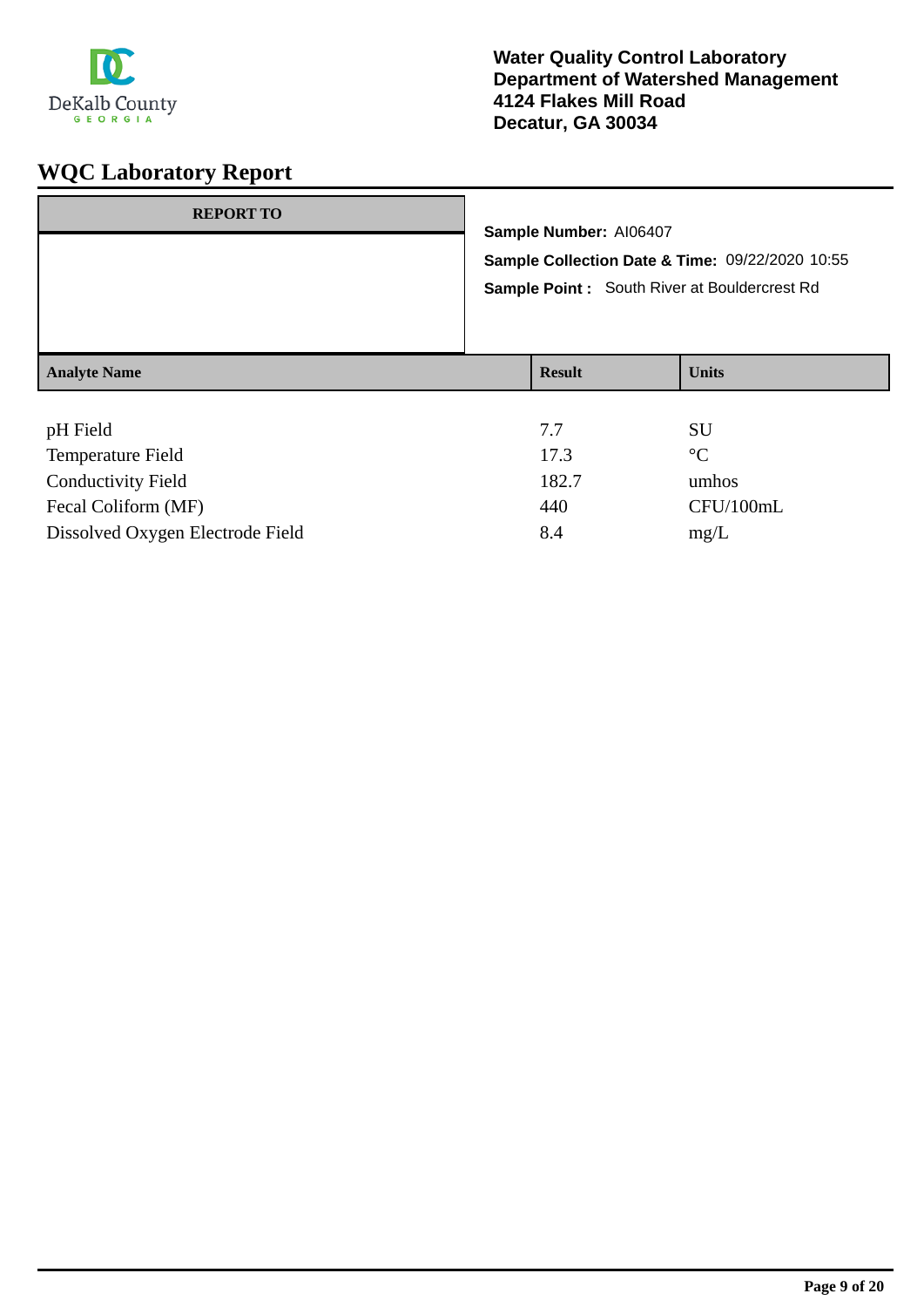

| <b>REPORT TO</b>    | Sample Number: AI06450<br><b>Sample Point: Swift Creek</b> | Sample Collection Date & Time: 09/23/2020 10:55 |
|---------------------|------------------------------------------------------------|-------------------------------------------------|
| <b>Analyte Name</b> | <b>Result</b>                                              | <b>Units</b>                                    |
| Temperature Field   | 18.5                                                       | $\rm ^{\circ}C$                                 |

| 18.5 | <u>ы та</u> |
|------|-------------|
| 6.3  | mg/L        |
| 7.1  | SU          |
| 340  | CFU/100mL   |
| 72.8 | umhos       |
|      |             |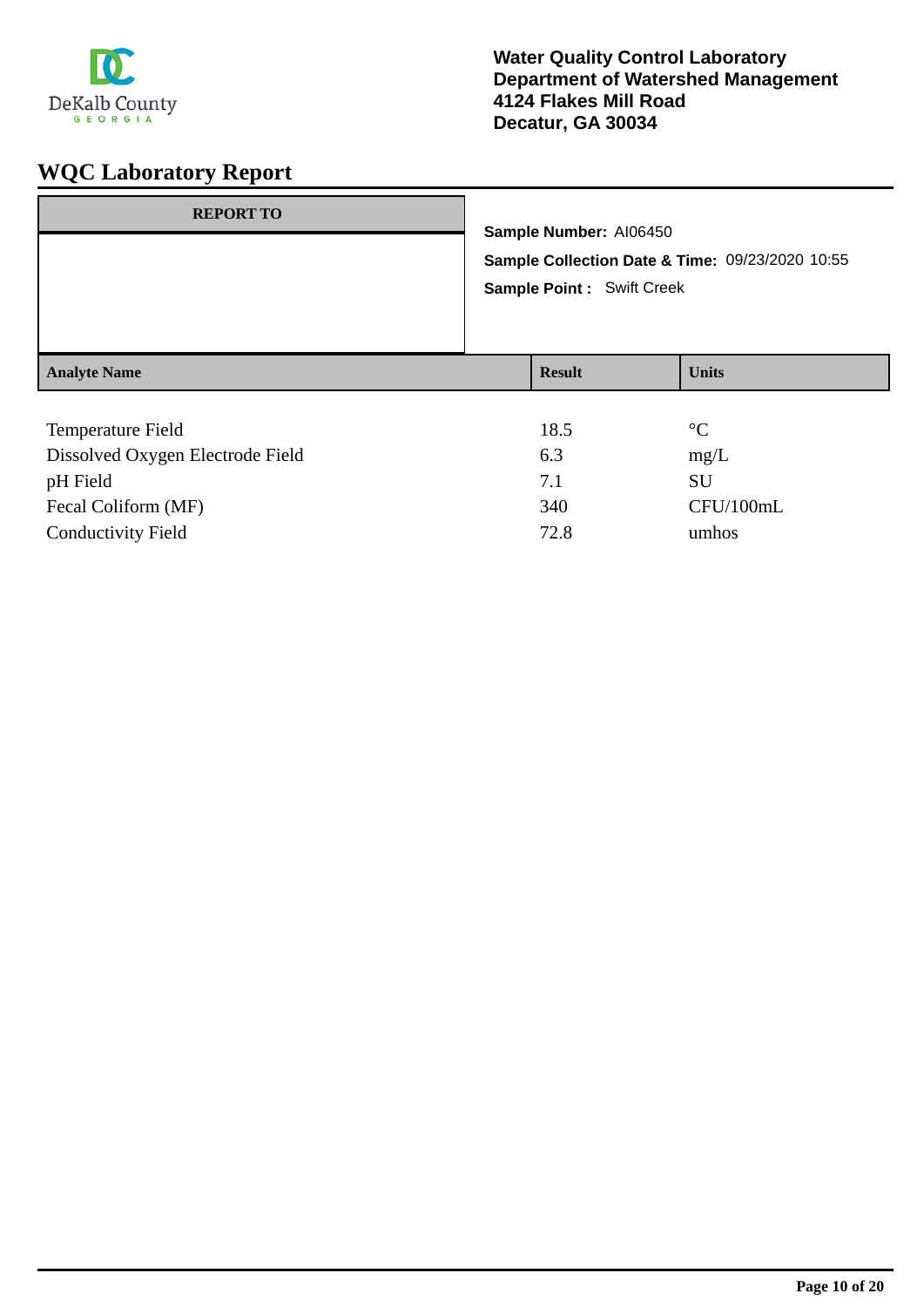

| <b>REPORT TO</b>                 | Sample Number: AI06451<br>Sample Collection Date & Time: 09/23/2020 11:05<br>Sample Point: Stone Mountain Ck Rock Chapel |               |              |
|----------------------------------|--------------------------------------------------------------------------------------------------------------------------|---------------|--------------|
| <b>Analyte Name</b>              |                                                                                                                          | <b>Result</b> | <b>Units</b> |
| Dissolved Oxygen Electrode Field |                                                                                                                          | 9.5           | mg/L         |

| pH Field                  | 7.2  | SU              |
|---------------------------|------|-----------------|
| Fecal Coliform (MF)       | 220  | CFU/100mL       |
| <b>Conductivity Field</b> | 64.3 | umhos           |
| Temperature Field         | 21.8 | $\rm ^{\circ}C$ |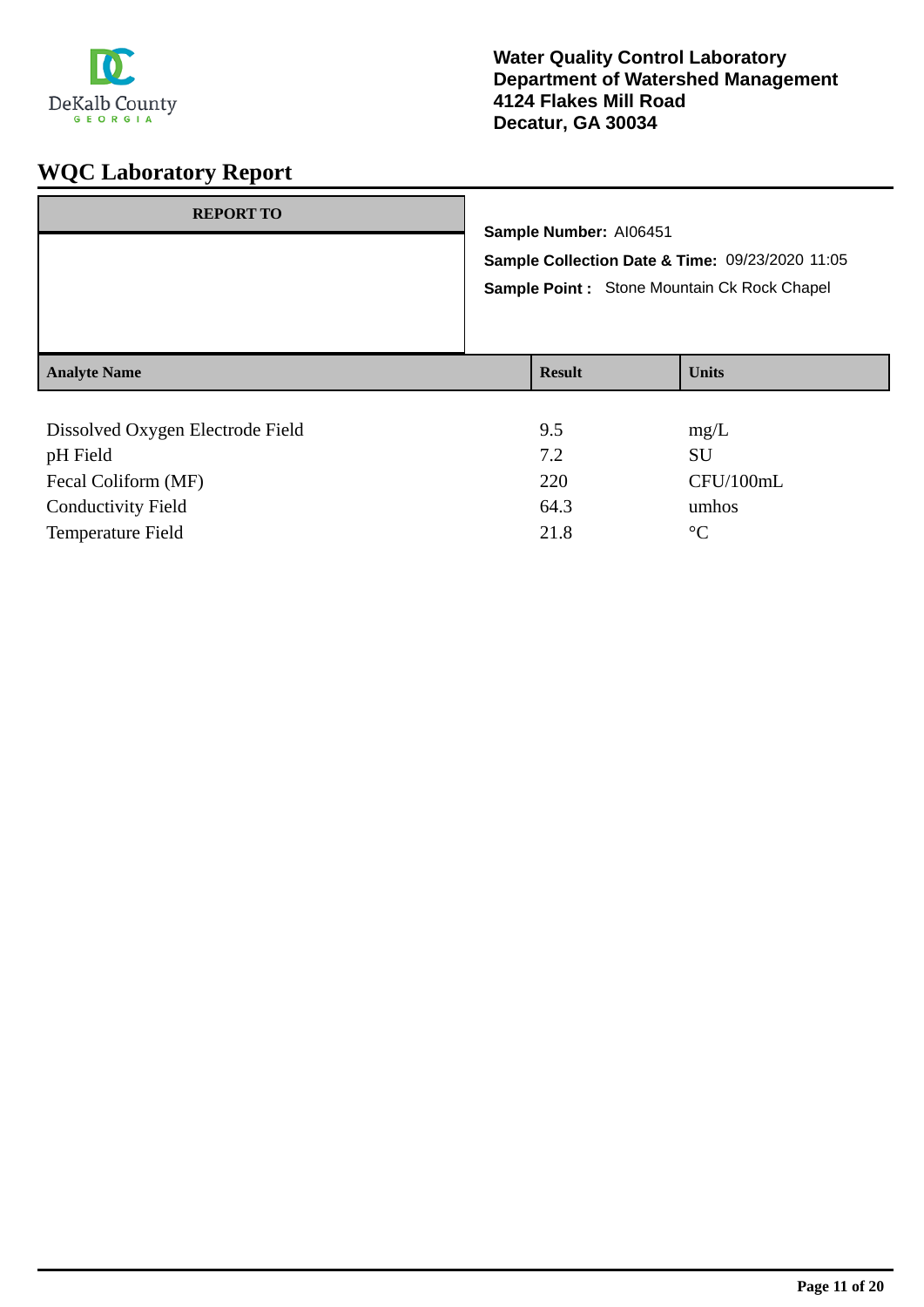

| <b>REPORT TO</b>    | Sample Number: AI06452 | Sample Collection Date & Time: 09/23/2020 12:00<br>Sample Point: Stone Mountain Ck Lilburn Road |
|---------------------|------------------------|-------------------------------------------------------------------------------------------------|
| <b>Analyte Name</b> | <b>Result</b>          | <b>Units</b>                                                                                    |
| Temperature Field   | 17.8                   | $\rm ^{\circ}C$                                                                                 |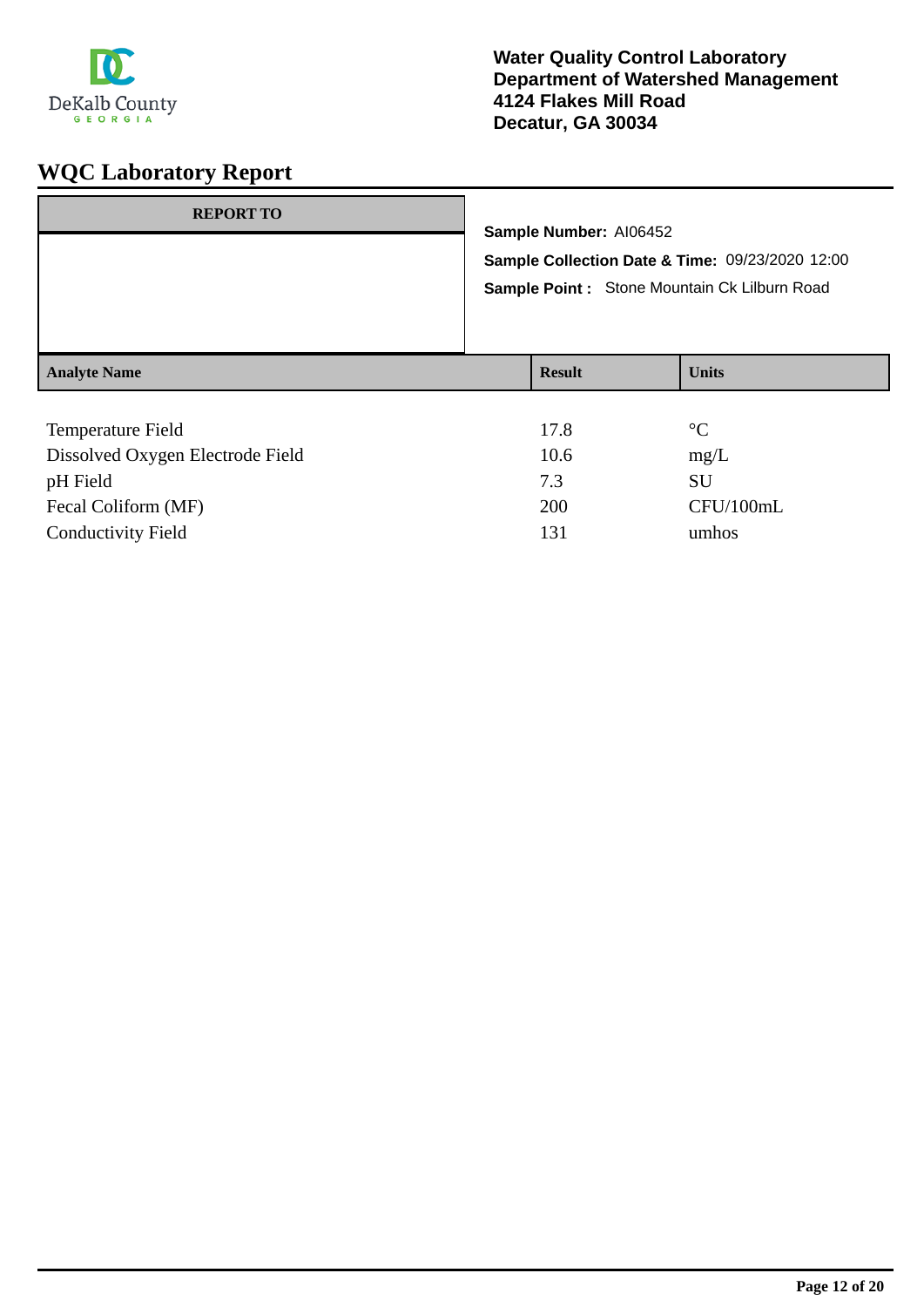

| <b>REPORT TO</b>    | Sample Number: AI06453<br>Sample Collection Date & Time: 09/23/2020 11:15<br>Sample Point: Yellow River Rock Chapel Rd |  |              |
|---------------------|------------------------------------------------------------------------------------------------------------------------|--|--------------|
| <b>Analyte Name</b> | <b>Result</b>                                                                                                          |  | <b>Units</b> |
| Fecal Coliform (MF) | 80<br>.                                                                                                                |  | CFU/100mL    |

| <b>Conductivity Field</b>        | 147  | umhos           |
|----------------------------------|------|-----------------|
| Dissolved Oxygen Electrode Field | 10.3 | mg/L            |
| Temperature Field                | 19.9 | $\rm ^{\circ}C$ |
| pH Field                         | 74   | SU              |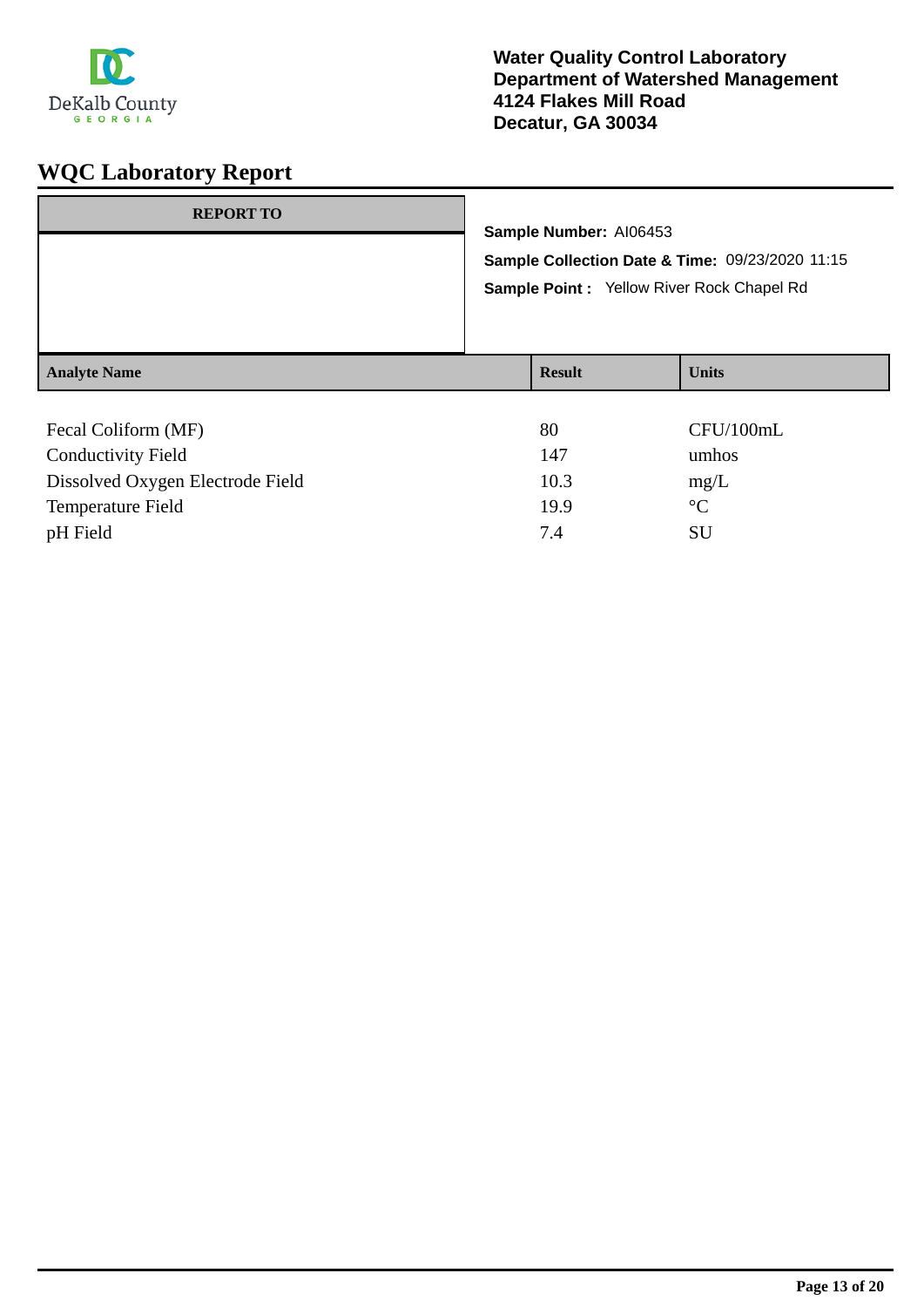

| <b>REPORT TO</b>          | Sample Number: AI06454<br>Sample Collection Date & Time: 09/23/2020 11:30<br>Sample Point : Yellow River Pleasant Hill Rd |              |  |
|---------------------------|---------------------------------------------------------------------------------------------------------------------------|--------------|--|
| <b>Analyte Name</b>       | <b>Result</b>                                                                                                             | <b>Units</b> |  |
| <b>Conductivity Field</b> | 139.4                                                                                                                     | umhos        |  |

| Conductivity Field               | 139.4 | umnos       |
|----------------------------------|-------|-------------|
| Dissolved Oxygen Electrode Field | 10.2  | mg/L        |
| pH Field                         | 7.4   | SU          |
| Fecal Coliform (MF)              | 210   | CFU/100mL   |
| Temperature Field                | 19.1  | $^{\circ}C$ |
|                                  |       |             |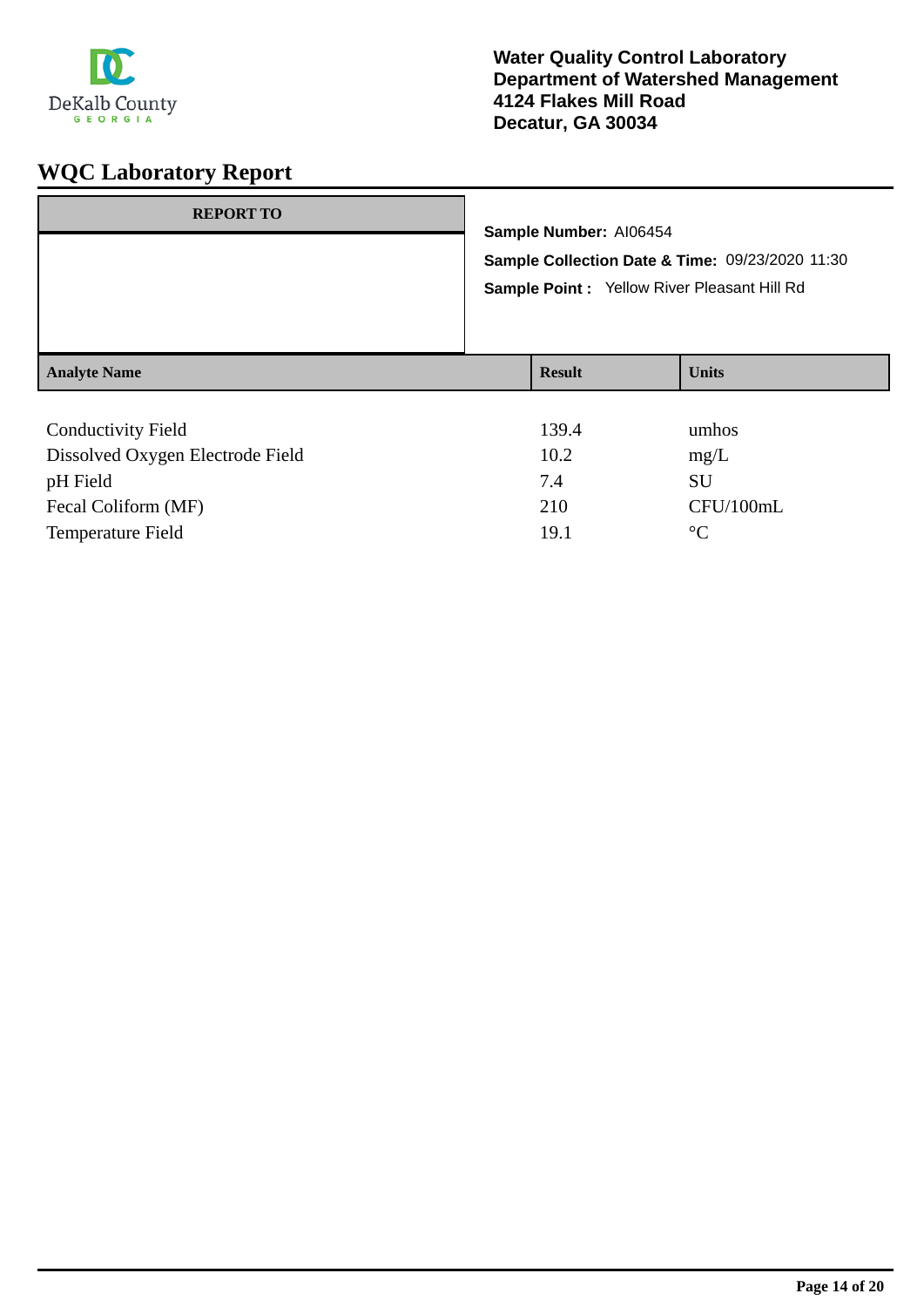

| <b>REPORT TO</b>          | Sample Number: AI06455<br>Sample Collection Date & Time: 09/23/2020 12:15<br>Sample Point : Little Stone Mountain Creek |               |              |
|---------------------------|-------------------------------------------------------------------------------------------------------------------------|---------------|--------------|
|                           |                                                                                                                         |               |              |
| <b>Analyte Name</b>       |                                                                                                                         | <b>Result</b> | <b>Units</b> |
| <b>Conductivity Field</b> |                                                                                                                         | 110.3         | umhos        |
| Fecal Coliform (MF)       |                                                                                                                         | 310           | CFU/100mL    |
| pH Field                  |                                                                                                                         | 7.3           | <b>SU</b>    |

Temperature Field 28.7 °C Dissolved Oxygen Electrode Field 9.2 mg/L

**Page 15 of 20**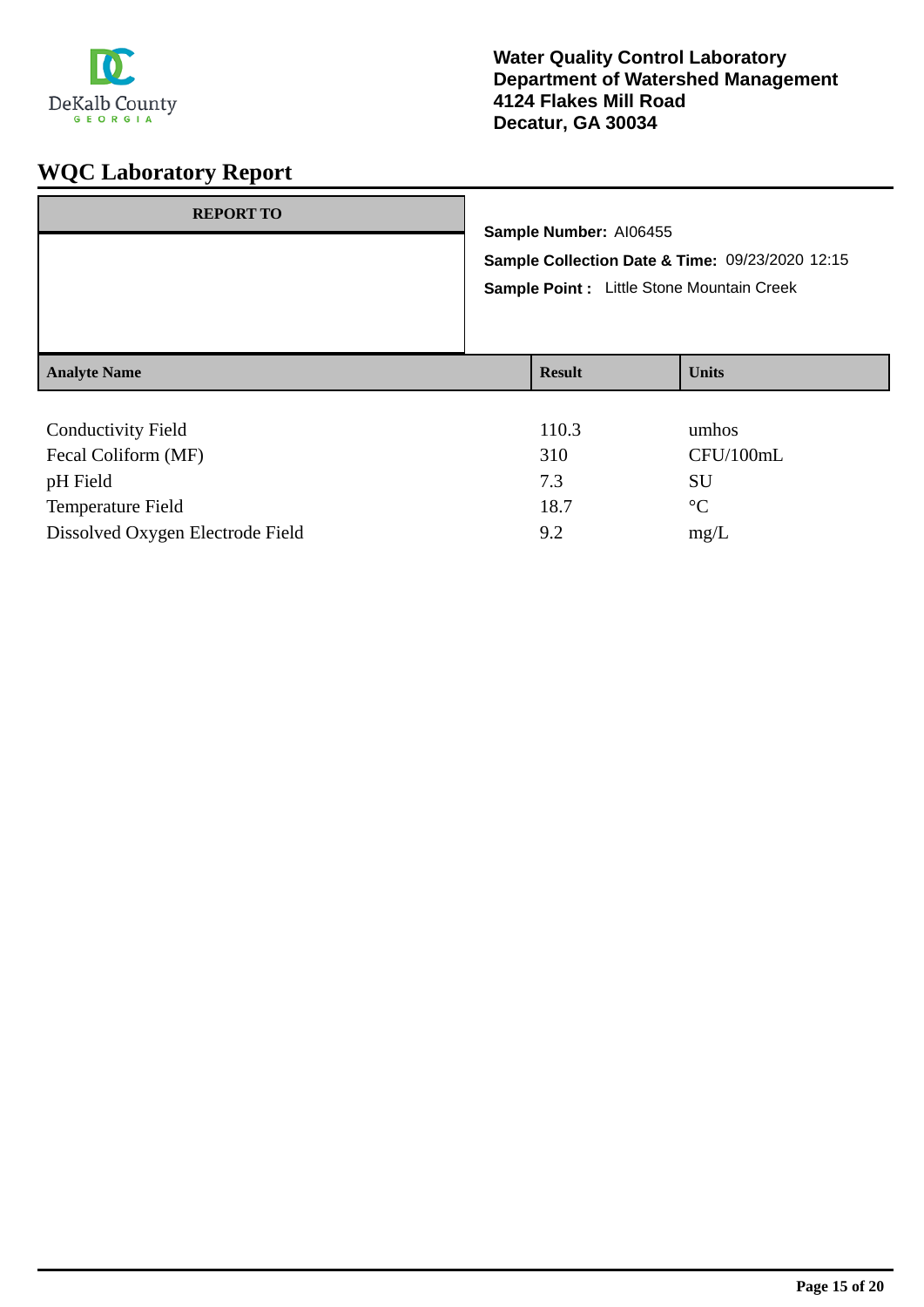

| <b>REPORT TO</b>                 | Sample Number: AI06499<br>Sample Collection Date & Time: 09/24/2020 12:35<br>Sample Point: Ball Mill Creek: Dunwoody Club |                 |  |
|----------------------------------|---------------------------------------------------------------------------------------------------------------------------|-----------------|--|
| <b>Analyte Name</b>              | <b>Result</b>                                                                                                             | <b>Units</b>    |  |
|                                  |                                                                                                                           |                 |  |
| Temperature Field                | 18.3                                                                                                                      | $\rm ^{\circ}C$ |  |
| <b>Conductivity Field</b>        | 112.1                                                                                                                     | umhos           |  |
| Fecal Coliform (MF)              | 2500                                                                                                                      | CFU/100mL       |  |
| Dissolved Oxygen Electrode Field | Meter Not Work                                                                                                            | mg/L            |  |
| pH Field                         | 6.9                                                                                                                       | SU              |  |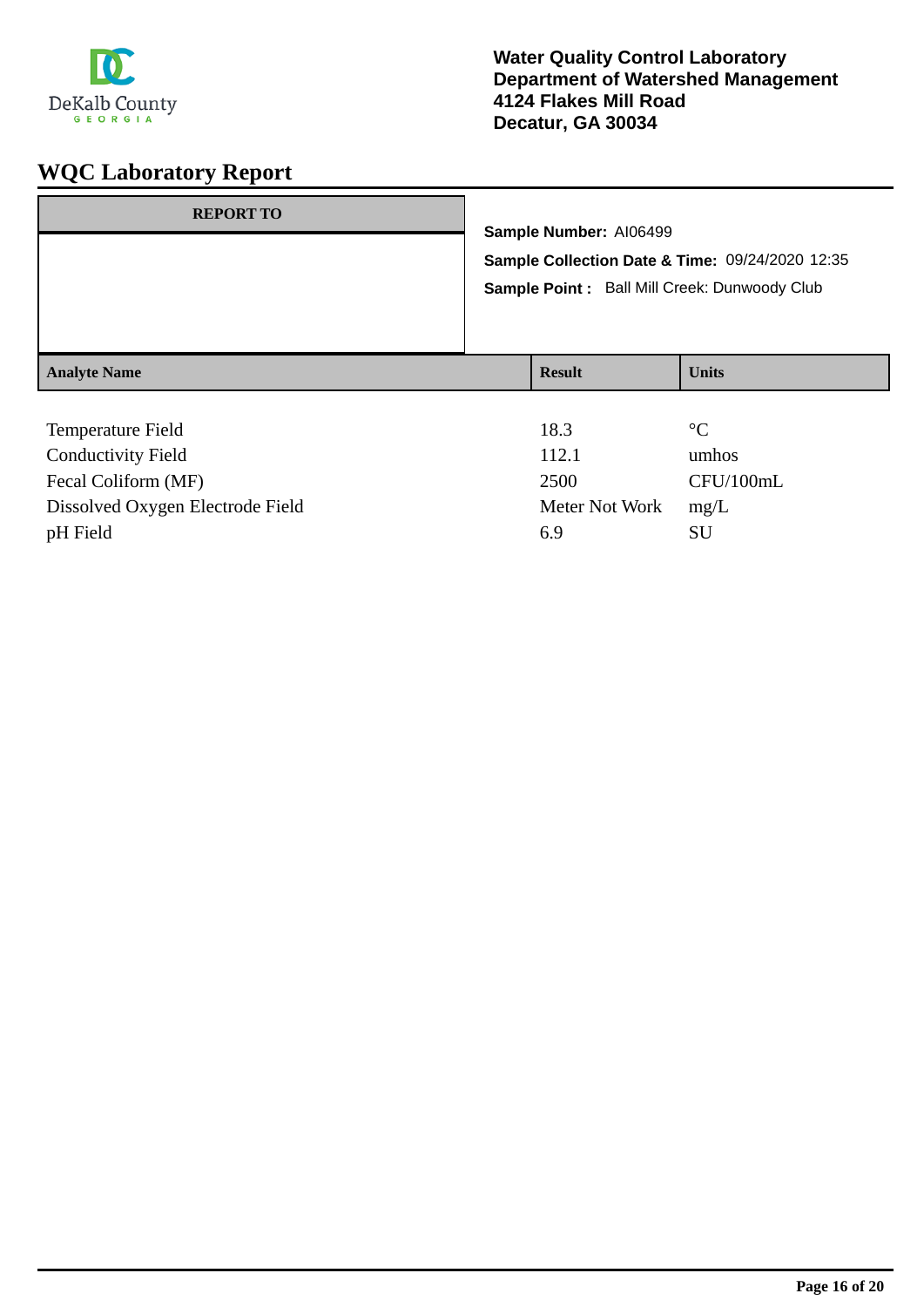

| <b>REPORT TO</b>                                      | Sample Number: AI06500<br>Sample Collection Date & Time: 09/24/2020 12:15<br>Sample Point: Bubbling Creek: Harts Mill Rd |                        |                         |
|-------------------------------------------------------|--------------------------------------------------------------------------------------------------------------------------|------------------------|-------------------------|
| <b>Analyte Name</b>                                   |                                                                                                                          | <b>Result</b>          | <b>Units</b>            |
| Temperature Field<br>Dissolved Oxygen Electrode Field |                                                                                                                          | 18.2<br>Meter Not Work | $\rm ^{\circ}C$<br>mg/L |

pH Field SU Fecal Coliform (MF) 3600 CFU/100mL Conductivity Field 144.7 umhos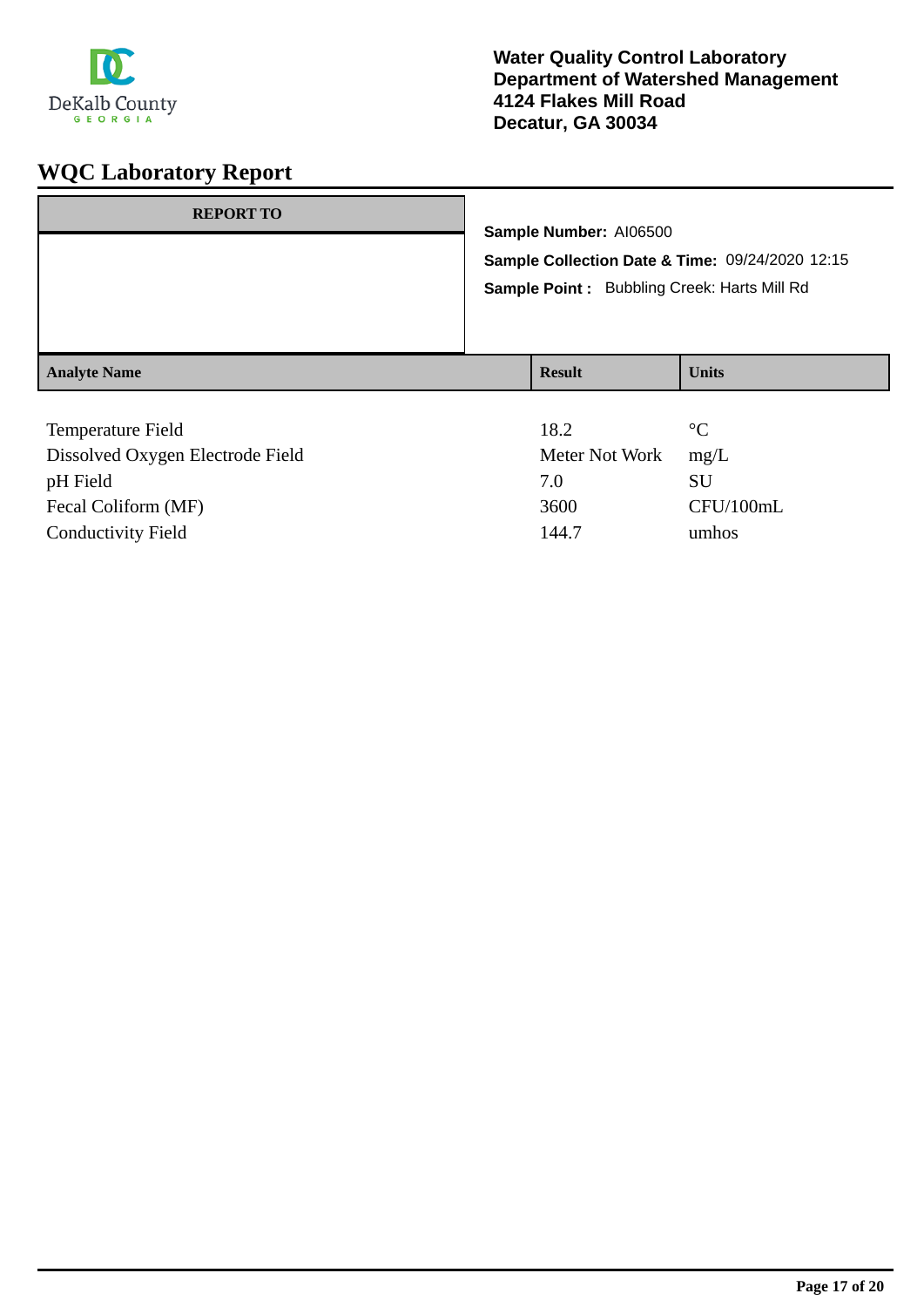

| <b>REPORT TO</b>                 | Sample Number: AI06501<br>Sample Collection Date & Time: 09/24/2020 10:18<br>Sample Point : Burnt Fork Creek: N D Hill Rd. |                |                 |
|----------------------------------|----------------------------------------------------------------------------------------------------------------------------|----------------|-----------------|
| <b>Analyte Name</b>              |                                                                                                                            | <b>Result</b>  | <b>Units</b>    |
|                                  |                                                                                                                            |                |                 |
| <b>Conductivity Field</b>        |                                                                                                                            | 114.7          | umhos           |
| Temperature Field                |                                                                                                                            | 18.1           | $\rm ^{\circ}C$ |
| Dissolved Oxygen Electrode Field |                                                                                                                            | Meter Not Work | mg/L            |
| pH Field                         |                                                                                                                            | 6.6            | SU              |

Fecal Coliform (MF) 360 CFU/100mL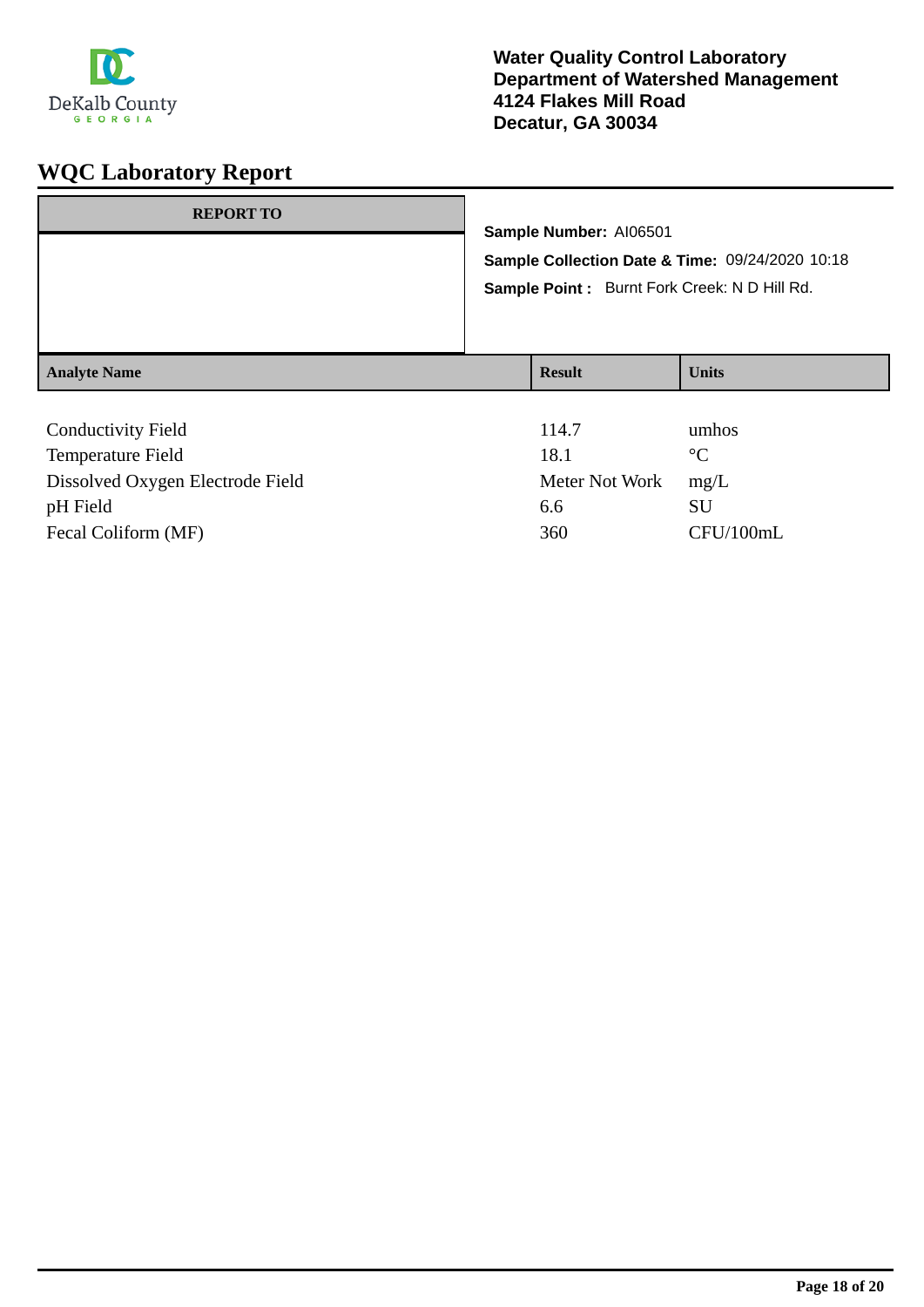

| <b>REPORT TO</b>                 | Sample Number: AI06543<br><b>Sample Collection Date &amp; Time: 09/25/2020 10:10</b><br><b>Sample Point:</b> Fecal monitoring site at Dekalb |  |              |
|----------------------------------|----------------------------------------------------------------------------------------------------------------------------------------------|--|--------------|
| <b>Analyte Name</b>              | Memorial Park (Wilkinson Dr)<br><b>Result</b>                                                                                                |  | <b>Units</b> |
|                                  |                                                                                                                                              |  |              |
| Turbidity - Field                | 9.5                                                                                                                                          |  | <b>NTU</b>   |
| Dissolved Oxygen Electrode Field | error                                                                                                                                        |  | mg/L         |

| <b>DISSOLVED ON YELL LIEUTOUC</b> 1 ICIU | $\mathbf{u}$ | $\mathbf{H}(\mathbf{z})$ |
|------------------------------------------|--------------|--------------------------|
| Fecal Coliform (MF)                      | 4400         | CFU/100mL                |
| <b>Conductivity Field</b>                | 160          | umhos                    |
| Temperature Field                        | 20.5         | $\circ$ C                |
| pH Field                                 | 7.1          | SU                       |